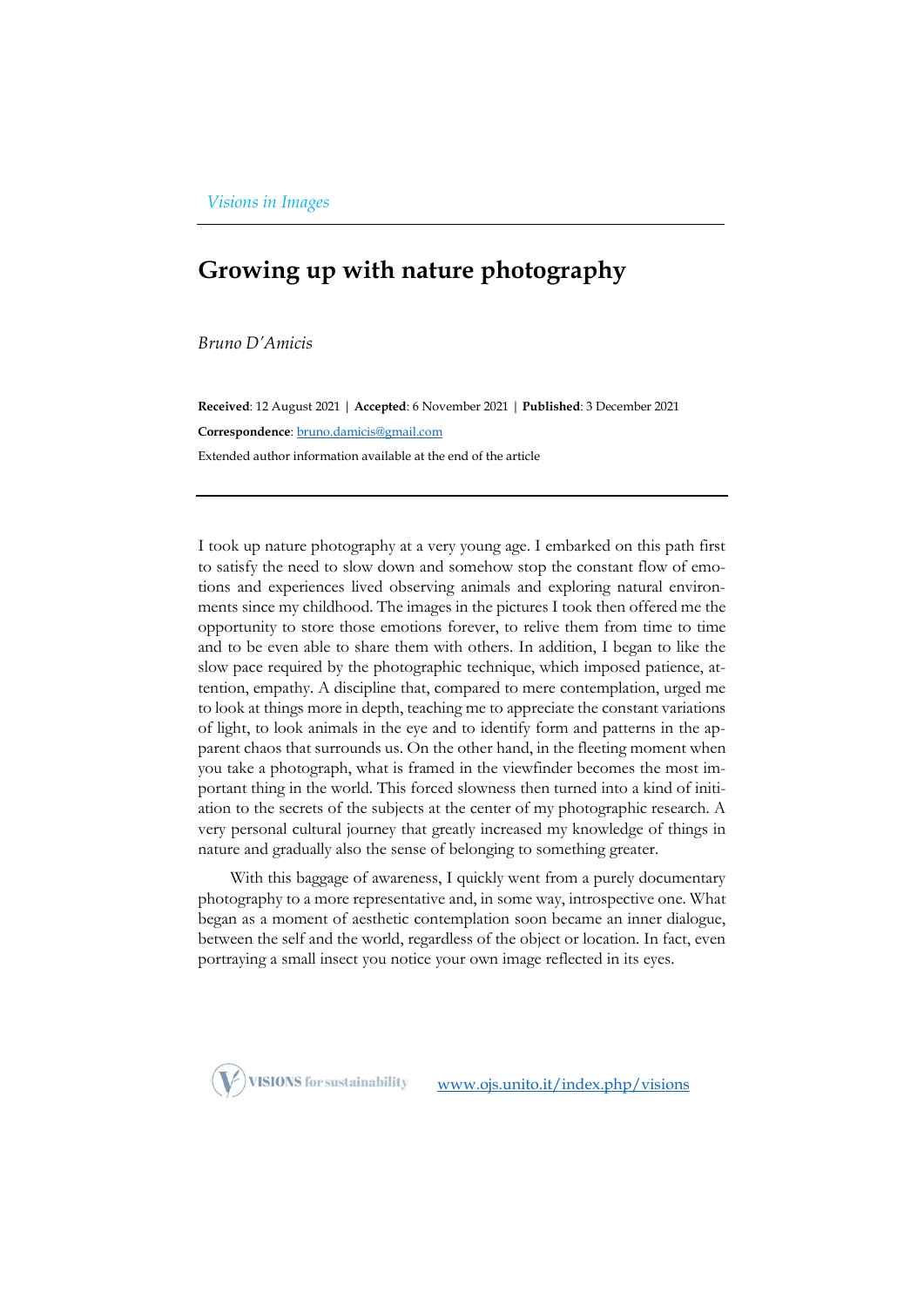118 D'Amicis

Once I finished my university studies and with a degree in Biological Sciences in the bag, I chose to abandon a possible scientific career and instead undertake the profession of nature photographer. This is because, compared to the rigor and the greater depth required by scientific research, photography granted me instead the freedom to span different topics, get to know very different realities and enter into a deeper communication with the subjects of my work. It was then that, to overcome the apparent superficiality of the photographic approach and to be able to build up a more robust professional portfolio, I chose to work exclusively on projects and not to seek the sensationalism of a single shot. Since then, all my photographic work has been carried out solely in the context of thorough research and meticulous planning together with a long-term approach. This allowed me eventually to turn the photo shoot into research and the subsequent sharing of images into a process of dissemination and education. In this way, I discovered the fundamental role that photography can play in the dialogue on our relationship with nature and in supporting the battle for the conservation of species and natural habitats.

On the other hand, photography is a universal and very powerful language, that allows to overcome cultural, geographical and age barriers. Images can convey messages, arouse emotions and, therefore, become an effective communication tool to increase people's awareness toward certain issues. Despite the common perception, photography is not truth but can become "true" exclusively in the intentions of the photographer. It is at the end of the path taken by the photographer, in the honesty of this person, in the ethical sense and in the empathy with which she approaches her subjects that a photographic work can become truthful. Only a respectful and sincere photograph, both regarding the well-being of the subject and the correctness of the message, can become a mirror of reality.

I chose to share this personal experience of photography with fellow scientific researchers during the seminar "In Cammino al tempo dell'ecologia" organised by the LTER network at Feudozzo in 2019, in order to possibly offer a different perspective on ecology and invite them to use photography as a tool for discovery and education.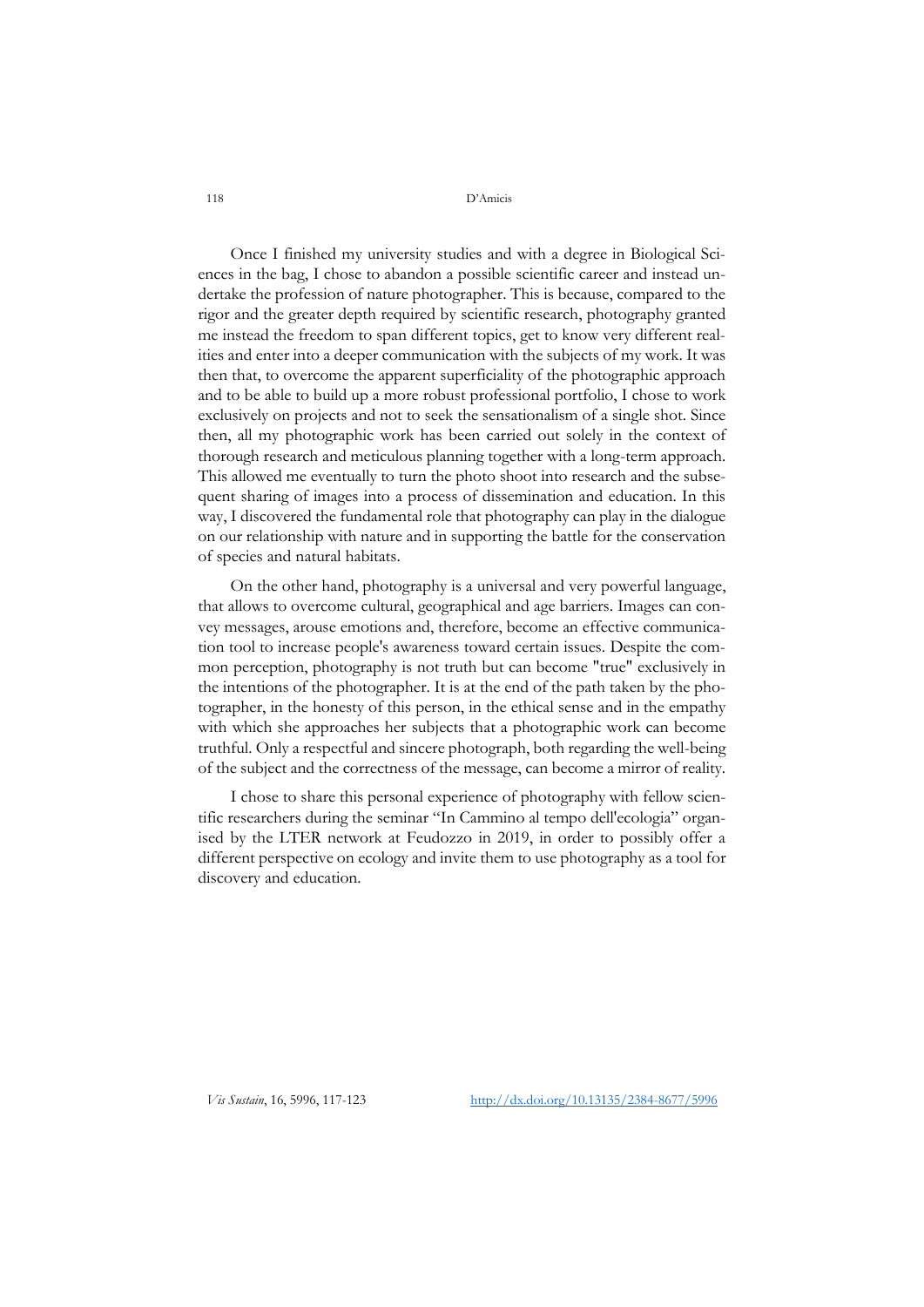Growing up with nature photography 119



Credits ©Bruno D'Amicis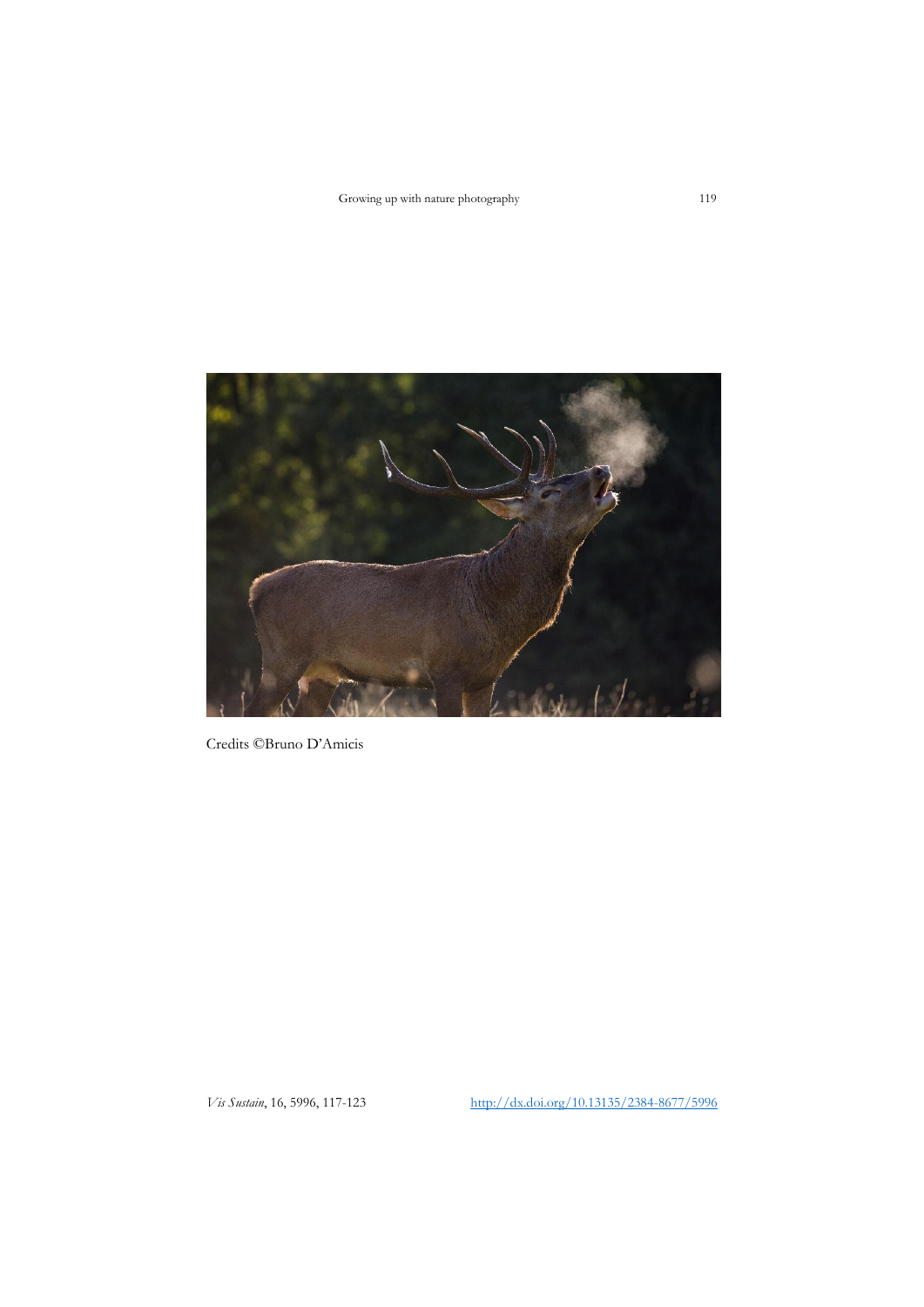120 D'Amicis



Credits ©Bruno D'Amicis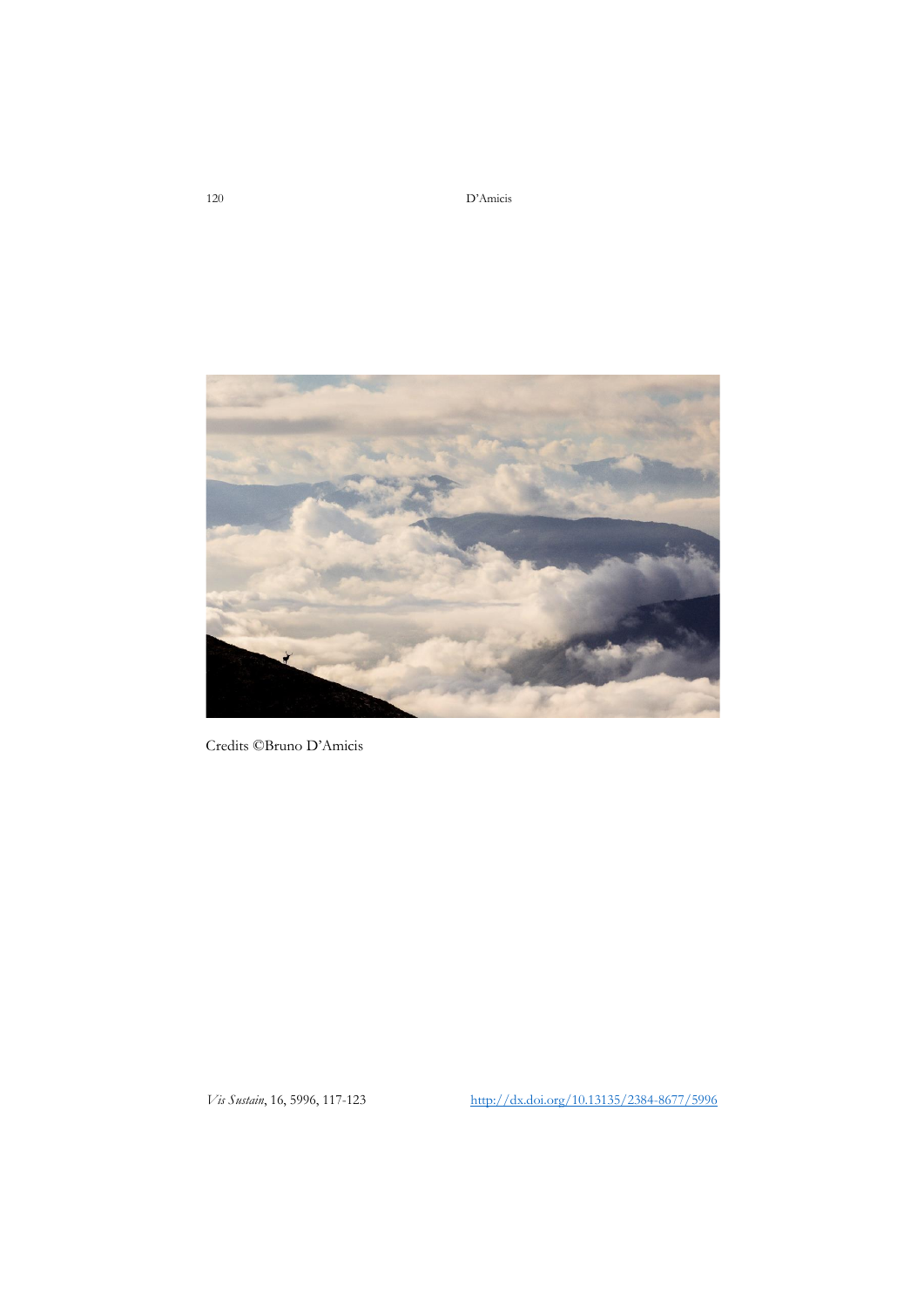

Credits ©Bruno D'Amicis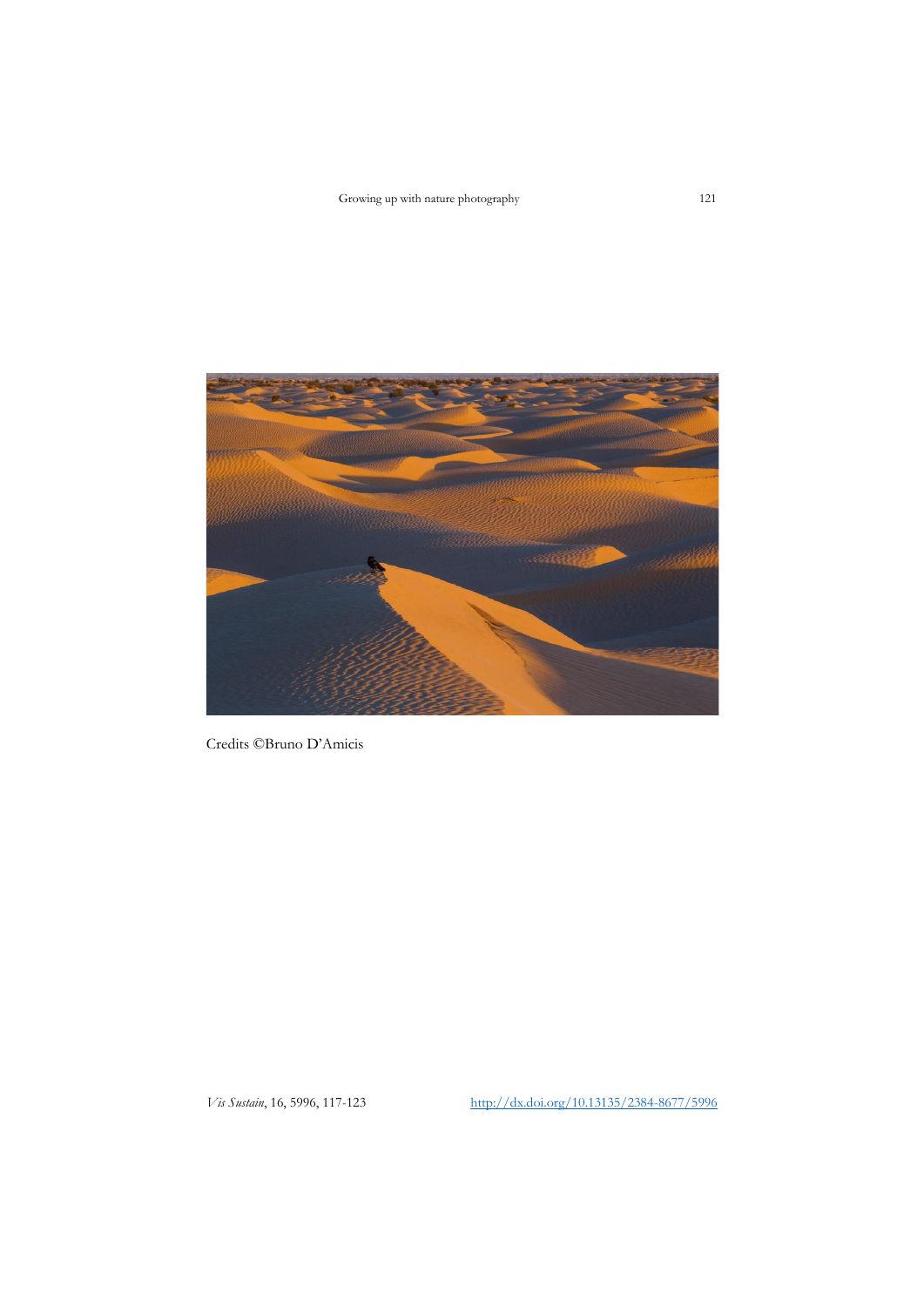122 D'Amicis



Credits ©Bruno D'Amicis